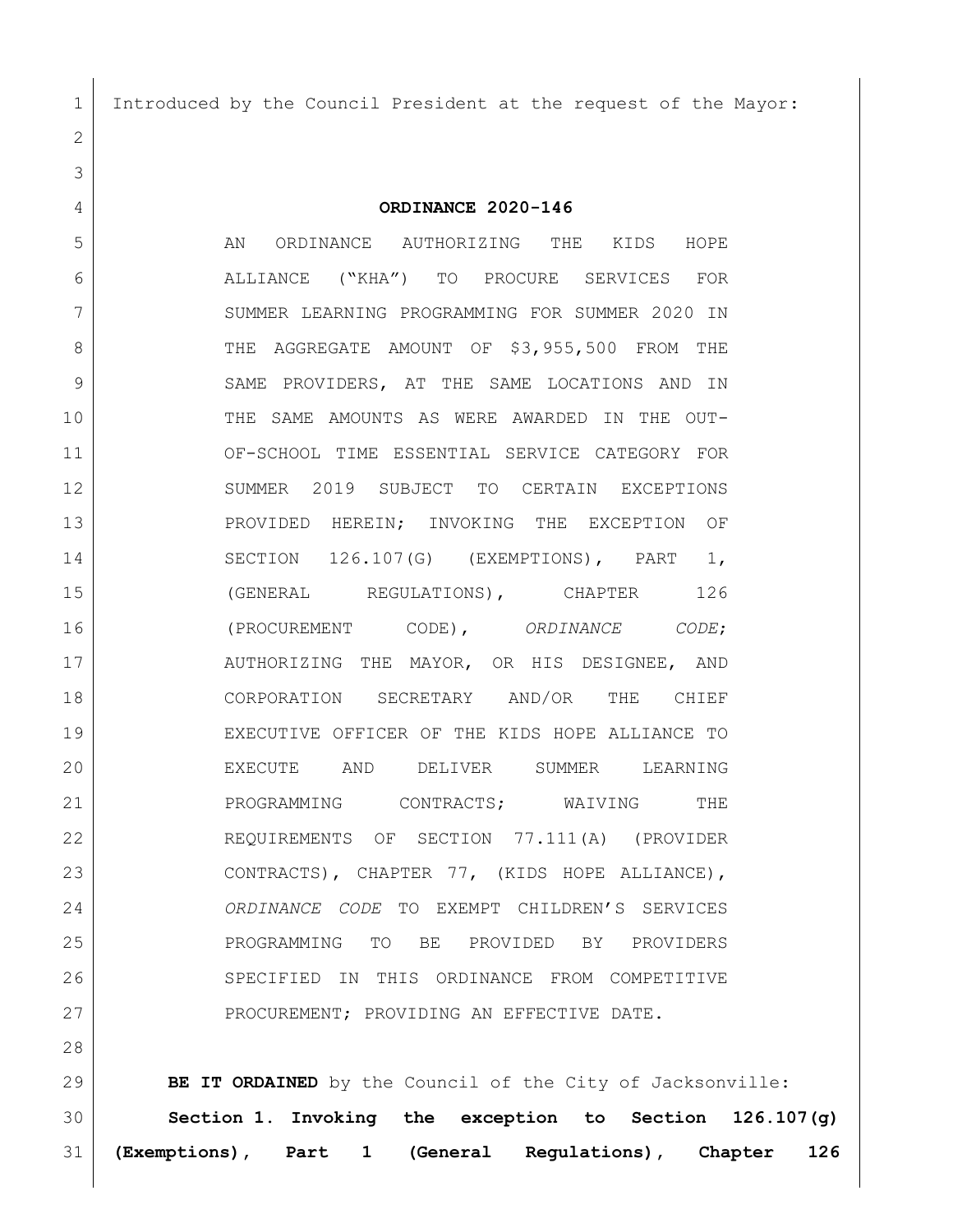**(Procurement Code),** *Ordinance Code***.** The Kids Hope Alliance is hereby authorized to procure summer learning programming for Summer 2020 in the aggregate amount of \$3,955,500 with the same providers, at the same locations and in the same amounts as were awarded in 5 | the Out-of-School Time Essential Service Category for Summer 2019; provided, however, that: (i) sites will not be funded in cases where providers have notified KHA that they are unable to provide 8 Summer learning programming for summer 2020; (ii) if a provider was awarded multiple sites in 2019 under the same contract, and the provider is unable to provide services at a site for unforeseen 11 | reasons, funding may be shifted to another site under that contract if the alternative site is able to accommodate additional youth and priority is given to provide services to youth formerly served by the non-participating site; (iii) all sites located in Duval County Public Schools will be funded for a total of six (6) weeks of summer programming; (iv) funding for summer programs operated by the City of Jacksonville Parks, Recreation and Community Services Department will be increased from \$37.50 per week to \$47.50 per week; and (v) sites originally awarded under the Jacksonville Children's Commission 2017 RFPs for Afterschool and Summer Programs which did not receive summer programming funding in 2019 will be eligible for funding if there are funds remaining after all eligible 2019 sites are fully funded. The current list of providers and sites which the Kids Hope Alliance intends to fund for summer 2020 programming services is contained in **Exhibit 1**, a 26 copy of which is attached hereto. Pursuant to Section  $126.107(q)$  (Exemptions), Part 1 (General Regulations), Chapter 126 (Procurement Code), *Ordinance Code*, such services are exempted from competitive solicitation because the summer programming services to be provided are being approved in this authorizing legislation.

**Section 2. Approval and Authorization to Execute.** As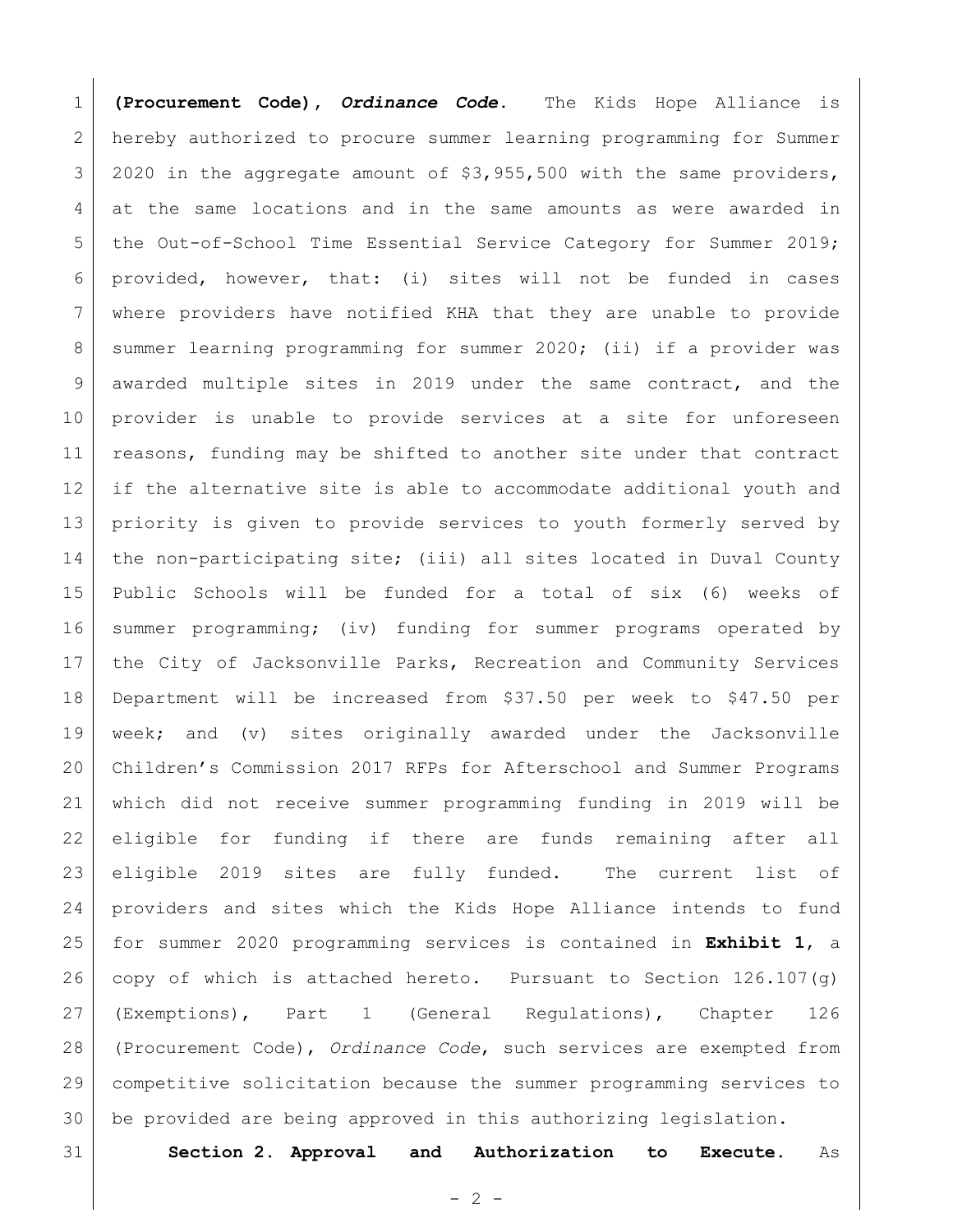1 authorized in Section 1 above, the Mayor, or his designee, the 2 Corporation Secretary, and/or the Chief Executive Officer of the Kids Hope Alliance ("CEO") are hereby authorized to execute summer learning programming contracts with the providers identified in **Exhibit 1**, with such changes thereto as the Chief Executive Officer of the Kids Hope Alliance may make in accordance with the criteria described in subsections (i) through (v) of Section 1 above. The 8 summer programming contracts shall have a term beginning May 1, 2020 through August 31, 2020, and shall be subject to the terms and conditions of the applicable Jacksonville Children's Commission RFPs, as amended, under which summer programming was originally 12 awarded or for which the site is a replacement site.

 **Section 3. Waiver of the provisions in Section 77.111(a) (Provider Contracts), Chapter 77 (Kids Hope Alliance),** *Ordinance Code***.** The City hereby waives the provisions in Chapter 77 (Kids Hope Alliance), Section 77.111(a) (Provider Contracts), *Ordinance Code*, with respect to the contracts approved and authorized under Section 2 of this Ordinance. Section 77.111(a) requires contracts for children's services to be competitively procured by Kids Hope Alliance via an evaluated bid process. This waiver is necessary in order for the Kids Hope Alliance to continue summer learning programming until it has had time to release a new RFP for Out of School Time services and receive and evaluate responses to said RFP (which includes summer learning programming) in accordance with its Essential Services Plan for Kids and the competitive procurement procedures of Chapter 126, *Ordinance Code*.

 **Section 4. Effective Date.** This ordinance shall become effective upon signature by the Mayor or upon becoming effective 29 without the Mayor's signature.